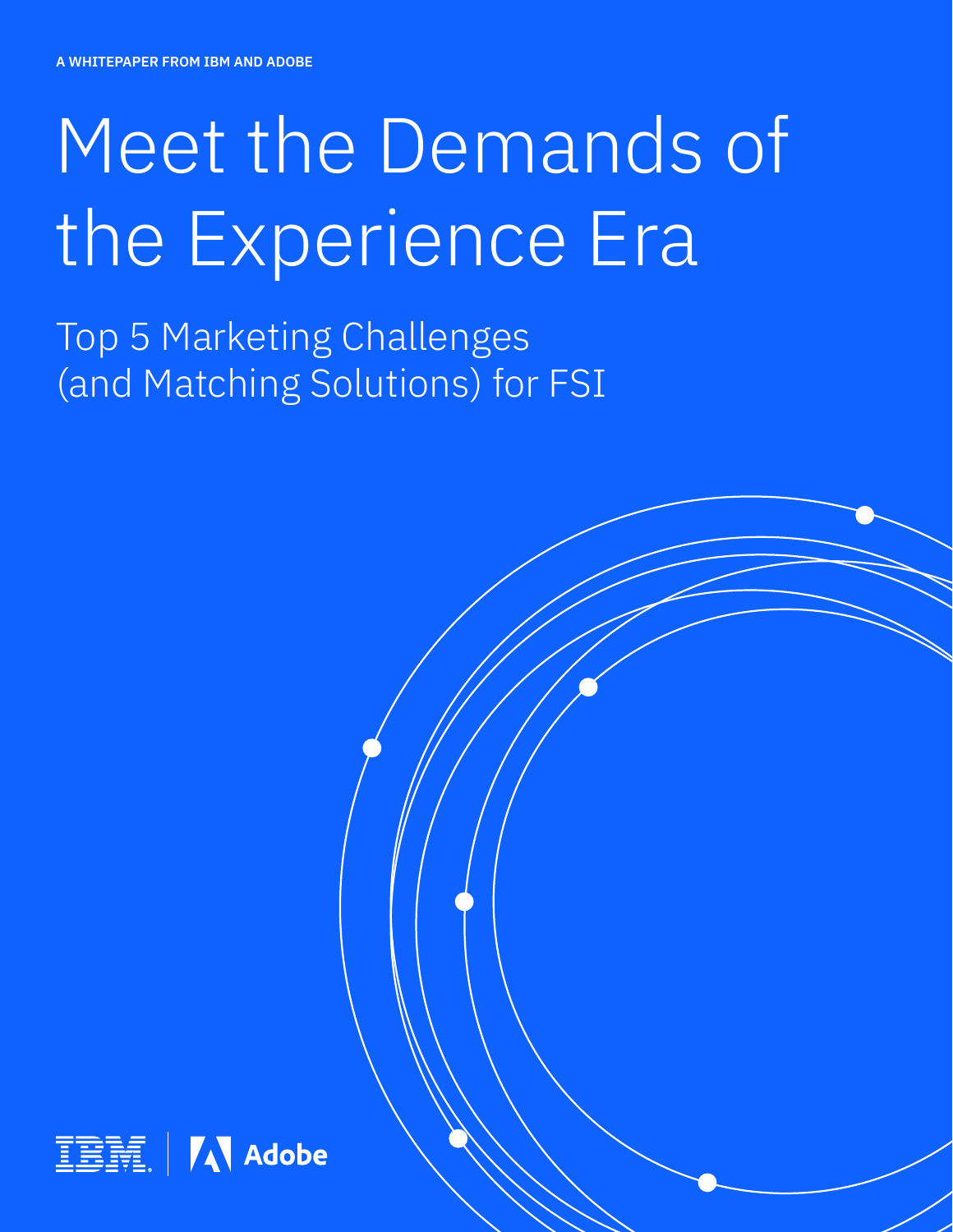# Introduction

With customer demand increasing alongside the need for personalized digital experiences, the pace of content creation is growing ever-more relentless. The reality is that organizations cannot scale by adding more people or continuing to work in siloed, fragmented systems. Instead, they must approach scale from a technology and automation perspective.

Hand-in-hand with the technology optimization needed to deliver exceptional customer experiences is an overdue focus on how the business of marketing gets done. Financial Services Industry organizations must interrogate how their people, processes, and technology work together to meet personalization demands. Ultimately, FSI teams must reinvent their marketing workflows to collaborate cross-functionally and develop resonant, highly-personalized, and revenue-driving content at a scale and pace we've never seen before. This can be even more challenging in an industry like Financial Services due to industry regulation surrounding data privacy and security.

The COVID-19 pandemic and work from home trends have accelerated the need for dynamic digital content, adding increased pressure to FSI organizations that still rely on legacy systems or have yet to evolve to a remote working environment. But while this era has brought business challenges to this sector, it has also opened up opportunities for companies to experiment and innovate their practices.

The need to modernize is nothing new for the financial industry. In fact, 57% of retail banking executives and 42% of wealth management executives state that modernizing core systems and technology stack integration are their top priority.<sup>1</sup> So what is it that's holding them back?

Read on to discover the top five challenges facing FSI marketers, along with five solutions to overcome them.

### **of retail banking executives and 57%**

### **of wealth management executives 42%**

state that modernizing core systems and technology stack integration are their top priority.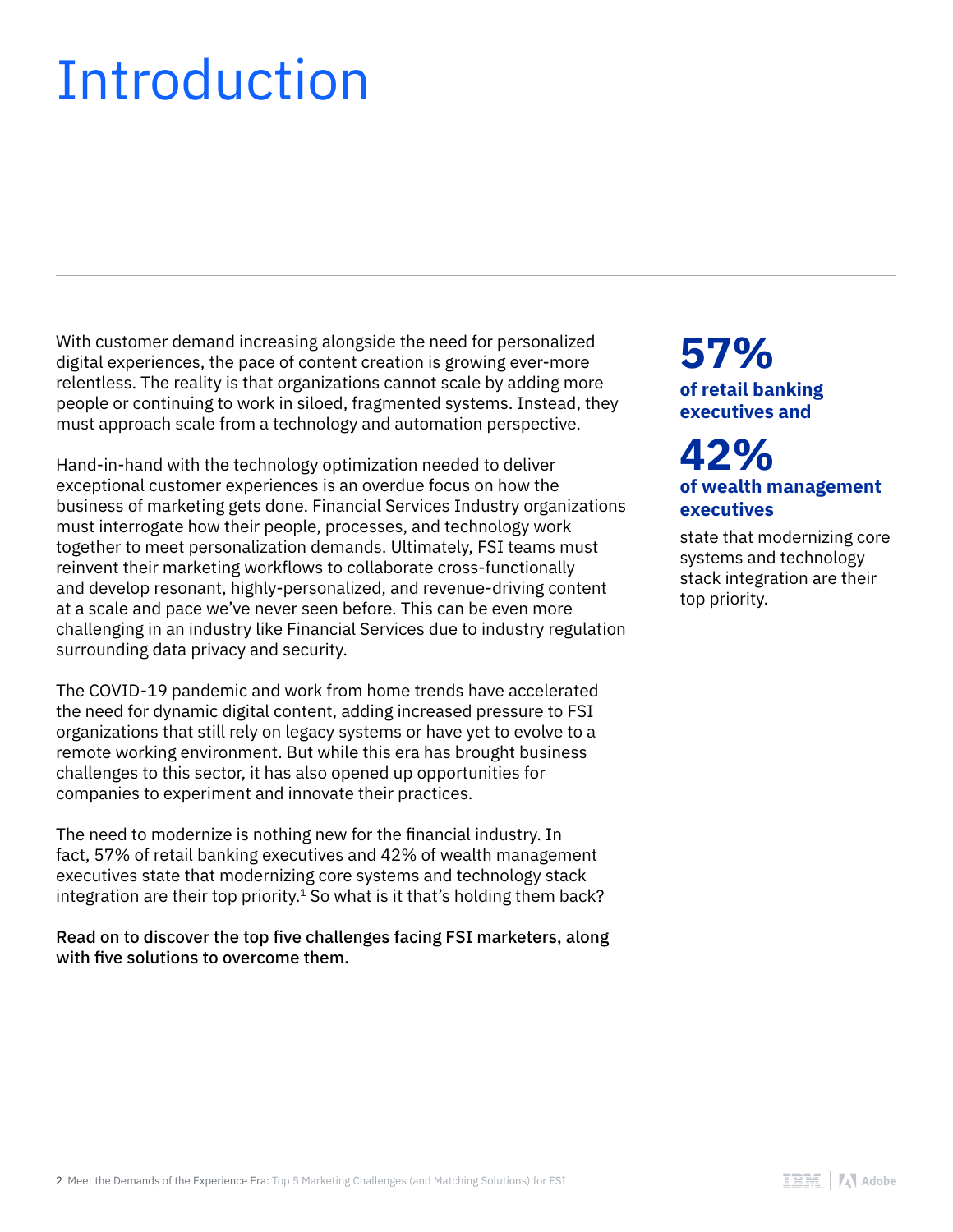## Delivering personalized experiences at scale

### Solution: Accelerate content creation to meet personalization demands

There is no getting around it – customer expectations are changing, and the pace of that change continues to accelerate. Consumers demand the same seamless, intuitive digital experiences from their bank that they do from Netflix, Amazon, or their gym. To respond to this trend, many FinTech startups have started innovating in the FSI space, but legacy players still struggle to keep up. The reason for this often comes down to an inability for FSIs to scale their marketing operations to deliver adequate personalization.

Many factors contribute to this challenge, but ultimately the biggest obstacle for FSIs to deliver personalization at scale is the general riskaverse mindset that pervades the industry. In fact, 34 percent of Financial Services organizations describe their work environment as "traditional" with an emphasis on stability.<sup>2</sup>

For this reason, FSI decision makers often choose to stick to existing, inefficient marketing workflows and fragmented "band-aid" systems because they see the investment needed to achieve personalization as too risky or cost-heavy. This outlook makes sense when you consider the stringent regulatory burdens FSI organizations must follow to maintain compliance. However, this perspective fails to recognize the potential business benefits of personalization from both a cost and risk standpoint.

When you can scale your marketing operations effectively, you unlock the ability to deliver personalized experiences better than your competitors without adding headcount, becoming a significant point of differentiation for your business. Modernizing processes also frees employees from unnecessary work to focus on what they do best – growing your business. On top of increasing job satisfaction, this transformation allows teams to work smarter, at a higher capacity, which boosts efficiency and output. In other words, providing meaningful personalization to your consumers has a direct impact on your revenue goals.

# **3X**

Organizations that prioritize the digital transformation of their customer experiences report 3x higher revenue growth than businesses that don't.3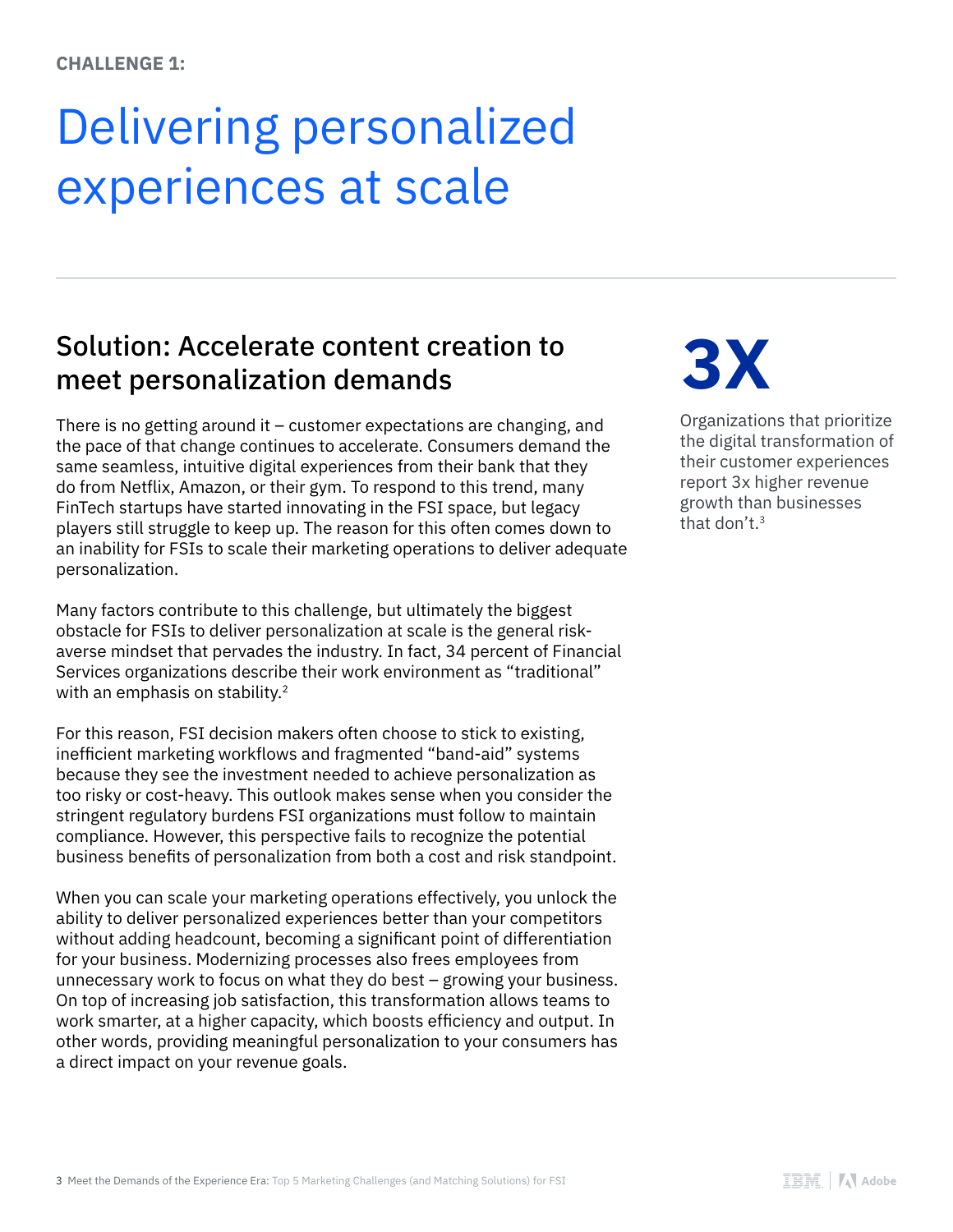So how can FSI organizations accelerate content creation and meet demand? The key is streamlining through automation – optimizing your people, processes, and technology to eliminate inefficiencies and "do more with less." Adopting a work management platform is one way to automate marketing efforts. Adobe Workfront lets users leverage AI to integrate marketing workflows directly into the Adobe Experience Cloud, automating content creation and delivery processes.

Outside of technology, FSI organizations must empower employees to operate these tools with confidence. We at IBM iX, the business design arm of IBM Consulting, can not only offer strategic platform advisory and implementation services, but can work with your marketing teams to help them fully embrace and optimize processes, configure and connect new (and existing) technology, and ultimately create and activate strategies to accelerate content creation.4

Ultimately, remaining stagnant is not an option. If you do not invest in the technology that allows you to execute exceptional digital experiences at scale, competitors will meet that need and take your business, meaning organizations will need to work even harder to fast track getting content out the door.

# **52%**

of organizations struggle to integrate digital experience platforms with other cloudbased applications.3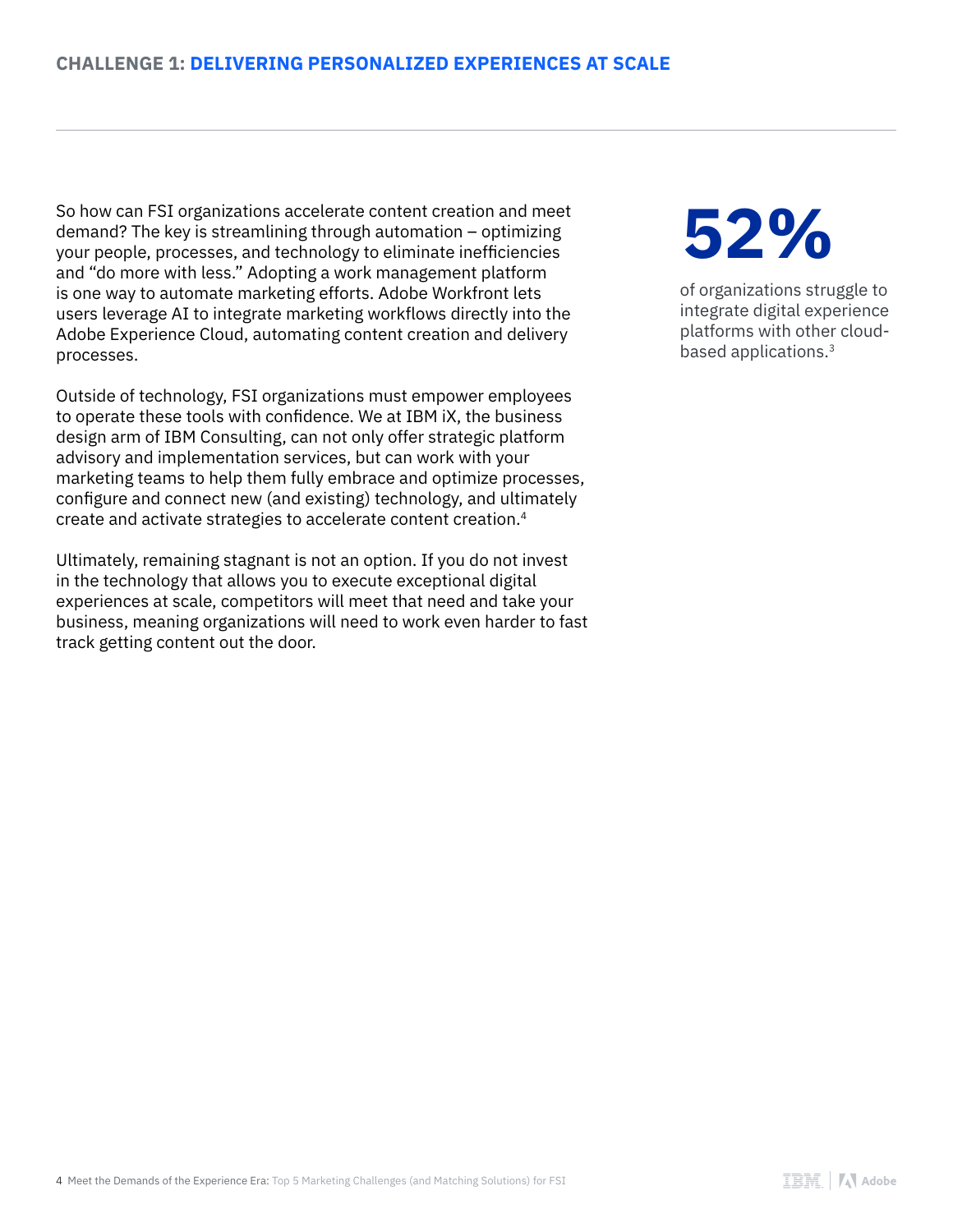# Working efficiently across disjointed technologies and data sets

## Solution: Enable more efficient workflows and integrate data on a connected platform

With all the work that goes into marketing and customer experience, particularly for FSI organizations worrying about different regulatory requirements, working with multiple systems can quickly become chaotic. Many FSIs create makeshift processes to pass emails, spreadsheets, and other documents back and forth for appropriate approvals.

A unified work management platform lets you eliminate unnecessary systems and connect disparate workflows in a single dashboard. By creating clear, traceable patterns for marketing work to get done, FSI organizations can reduce risk in the event of an audit. For added protection, users can leverage Workfront to create rules enforcement protocols. For instance, you could establish what information needs to be provided to someone when they are assigned a task, so Workfront will alert an employee if they try to assign a task without fulfilling those requirements.

Workfront also provides the opportunity to seamlessly connect systems across the Business / IT boundary through direct integrations with IT tools like ServiceNow and Jira. This consolidation of data gives organizations more visibility into work processes to better identify bottlenecks and balance resources. Stakeholders can also more easily measure KPIs to understand the direct ROI for each campaign.

IBM iX's Workfront practice can help all stakeholders understand and achieve the full potential of a new work management platform. We have practitioners with deep expertise in the FSI sector, which helps us better optimize work processes and implement sustainable change across your organization.

There is a myth among legacy businesses that existing in-house processes have no inherent cost or risk compared to adopting new technologies. However, this mindset disregards the hours of work needed to maintain all those homegrown tools, the innovative potential of new technologies, as well as the possibility for regulatory requirements to fall through the cracks between disconnected systems.

# **25%**

Over a quarter of financial services and insurance respondents have to work across multiple different MarTech solutions.<sup>3</sup>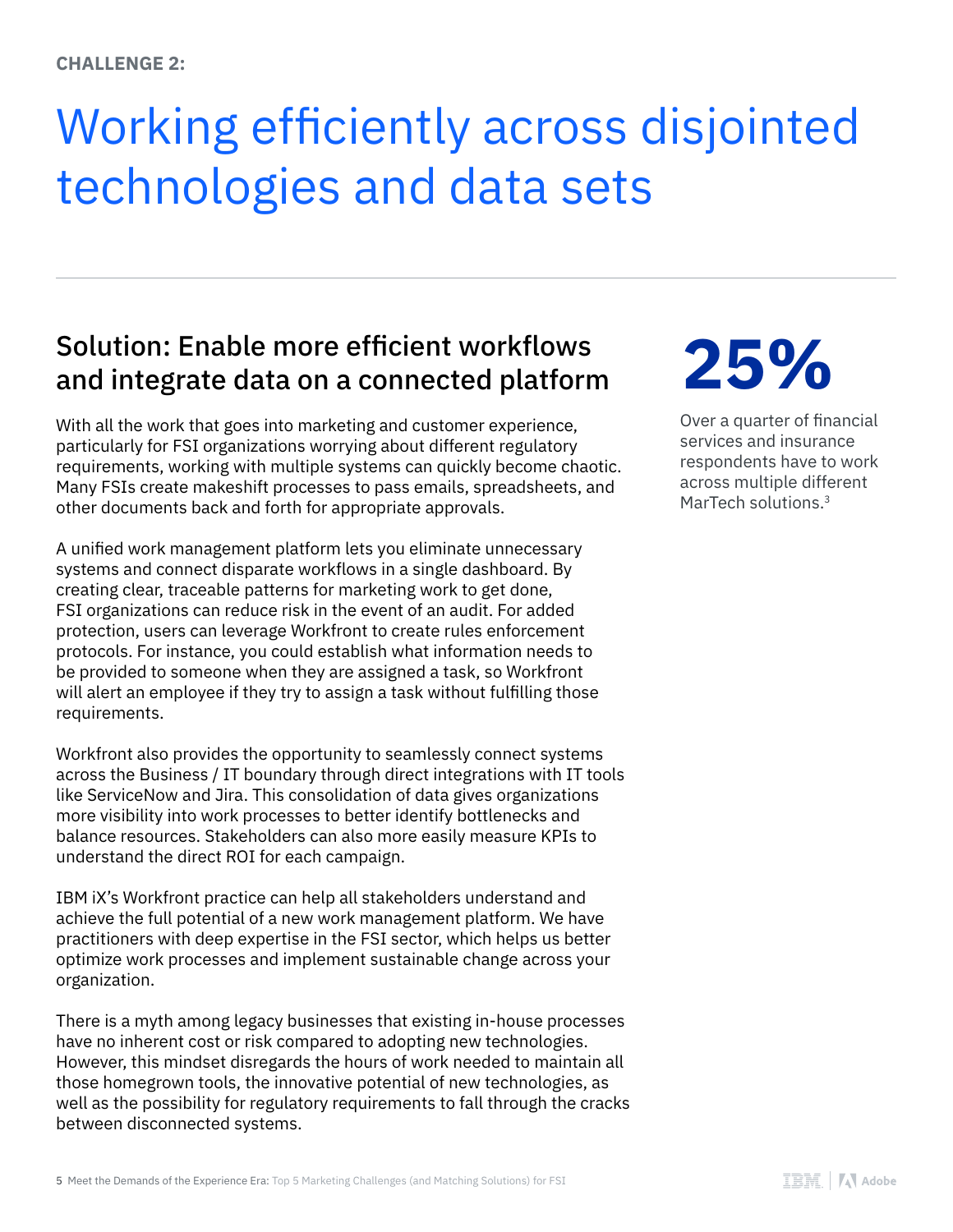# Balancing speed and compliance

### Solution: Streamline collaboration across marketing, creative and compliance

Amid increasing focus on speed-to-market, FSI companies struggle to maintain governance, quality controls, and a clear audit trail between the disjointed workflows discussed above. However, the fact remains that consumers expect marketers to deliver a high volume of content, fast. However, the fact remains marketers must deliver an ever higher volume of content.

Organizations that hope to resolve this dilemma must find a way to modify their backend processes and workflows to meet front-end expectations from customers. Essentially, this comes down to breaking down data silos to improve collaboration and communication across creative, marketing, and compliance teams.

Again, one obvious way to connect teams is through a work management platform that lets you pull together backend data from content development work and pass it along to an experience management system like the Adobe Experience Cloud. Streamlining these data handoffs gives teams one tool where all communication is centralized, meaning no one has to hunt through dozens of email chains to keep up with project updates. This both reduces the time it takes to complete marketing work and ensures compliance from planning through to content delivery.

A work management platform automatically collects all the information a potential auditor might need in one central repository, meaning project managers don't have to drop everything to dig up answers to regulatory questions.

Alongside adopting unified technology, work management strategy and enablement is critically important to any successful marketing modernization initiative. IBM has guided countless FSI companies through their journeys of digital transformation, helping to ensure a return on investment based on industry best practices.

Improving collaboration also requires working with all teams to teach them how to effectively communicate using new technologies. IBM has the change management expertise needed to help your team navigate this adjustment period and ultimately extract added value from your technology investment.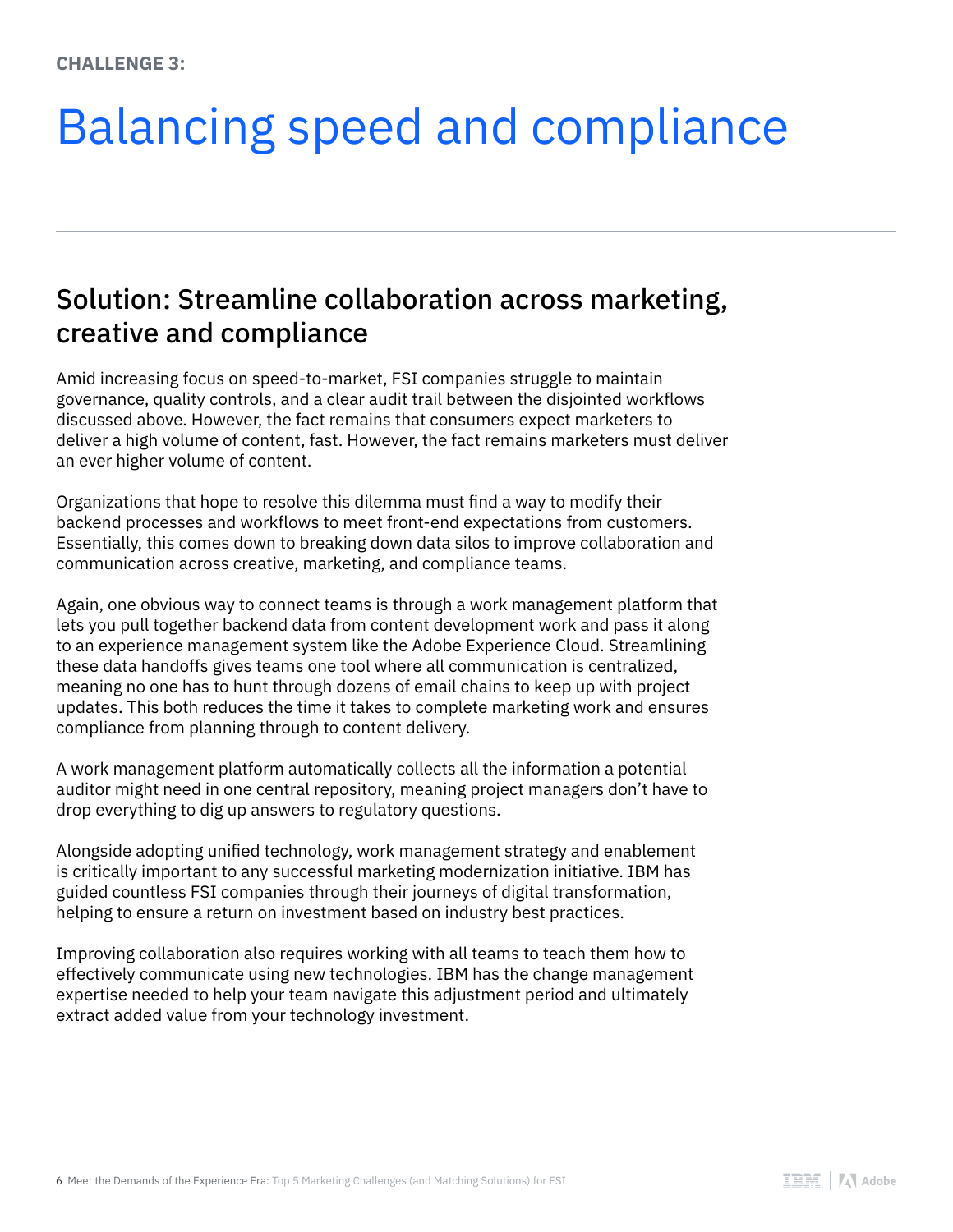## Aligning campaigns to strategic business priorities

### Solution: Connect teams from the outset of a campaign to maintain a consistent vision from start to finish

Many FSI content marketers struggle to track down high level strategies behind a piece of content they are trying to push out – both for a single campaign or the organization's business priorities as a whole. This leads to time wasted on guesswork and inevitable rework.

One reason for this disconnect is that planning is often done ad hoc in PowerPoints, and the only time people engage technology is when it's time to actually kick off content creative. At that time, creative work typically happens in Adobe Creative Cloud or another application separate from where the brief was created.

Organizations can stitch together these fragmented project phases with a work management platform. Workfront allows you to connect planning work with creative work by engaging technology earlier in the content development process. Teams can establish high level strategies and goals within the platform, from day one. Users can also retroactively see if they were able to stick to that plan to better adapt for following years.

If a certain piece of information is missing from a brief, the user will be prompted to correct it before creatives are left scratching their heads. That brief then integrates directly with the work being done in Adobe Creative Cloud to ensure strategic alignment.

Similarly, it can be a challenge for creatives to know whether a piece of content ultimately served its intended purpose after it leaves their desk. Workfront automatically generates reporting after project completion, so teams can more easily understand what worked and what didn't throughout a campaign. This insight empowers FSI organizations to continually improve strategic alignment and stay ahead of the competition.

Altering and connecting workflows ultimately requires more than just technology. A partner like IBM brings platform implementation expertise to help train teams to adopt to new ways of working. We can also help organizations develop an end-to-end marketing strategy that can then be executed through technology like Workfront.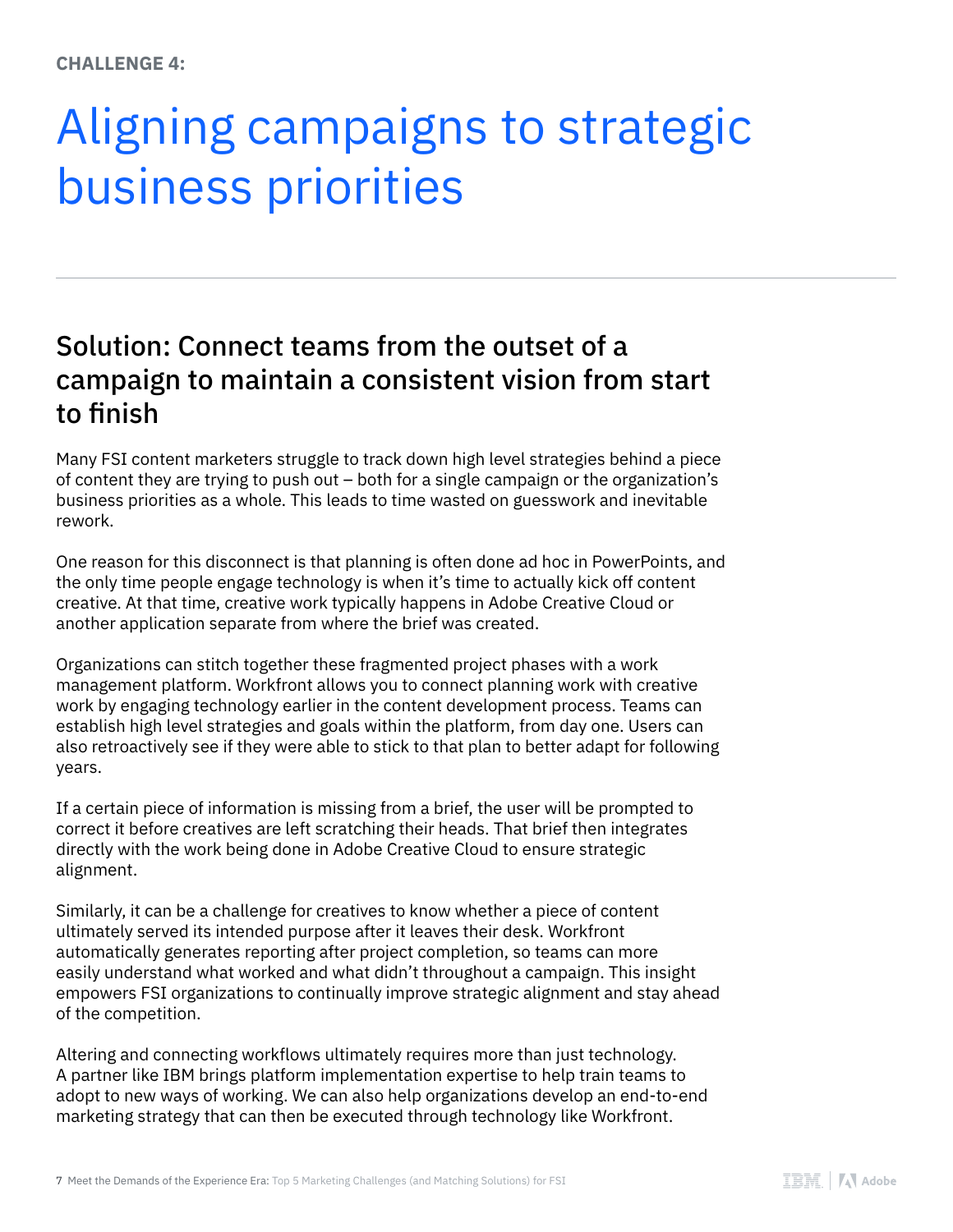## Managing change in a risk-averse industry

### Solution: Understand the riskier move is to keep using antiquated systems as customer demand increases

As we've discussed, the pace of content demand shows no signs of letting up. If anything, it will only increase more over time. The fact is: change is necessary to meet that content demand. This is generally something that is not lost on the C-Suite. Ninety-six percent of CEOs recognize the importance of delivering on customer experience.<sup>2</sup> With investment into digital initiatives increasing, why do FSIs still lag behind in CX? The answer comes down to poor change management.

Out of all the strategies discussed here, change management can often be the most difficult to overcome, particularly for risk-averse FSI companies. Many marketing teams feel comfortable executing the way they currently do, while at the same time acknowledging that they struggle to satisfy content development requirements. Aligning marketing teams on technology initiatives requires a strategic partner who can not only properly train employees to use the technology, but also get people excited about using it to encourage adoption.

Many times, when you sit on the customer side, you ask yourself, "How do my competitors solve these challenges? Am I asking more from people than I should? Am I really able to scale my operations so we can grow and deliver the necessary content?" IBM has experience with a variety of FSI customers that gives us insight on best practices – insights we can apply to help your organization answer these questions and overcome other internal change management hurdles. Our agile methodology also ensures customers move through a crawl, walk, and run phase to ensure a smooth transition – implementing the most important changes first and adding "wish list" items as clients become more comfortable.

# **59%**

of FSI organizations that struggle with CX technology say the tool is too complex for mass adoption internally, while 53% cite a lack of appropriate training.2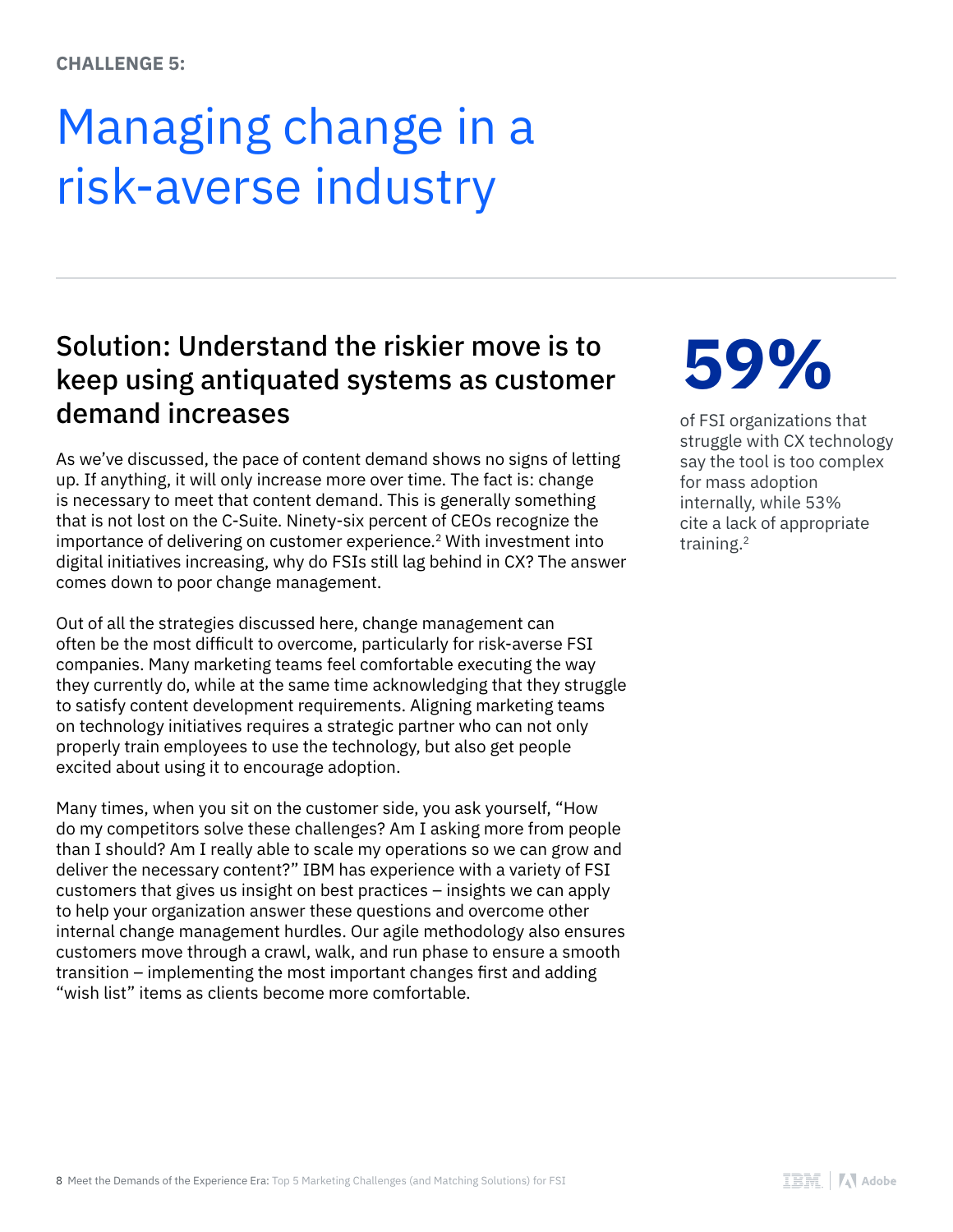Alongside change management expertise, an integrated platform like Workfront eases the transition into new technology by allowing teams to continue working in the systems with which they are familiar. For instance, creatives can continue working in the Adobe Creative Cloud, and IT teams can continue working with Jira. Other key integrations include Dropbox, Slack, Microsoft Outlook, and the Google Suite.

Organizations that don't transform their processes will ultimately not be able to keep up with customer demand, so the FSI organizations must understand the riskier move is actually sticking to the status quo. Outside of customer demand, companies will struggle to retain employees who have a poor experience with frustrating, disjointed practices. By making employees' lives easier with work management tools and change management expertise, you make customer experiences better.

#### Sources:

- 2. Young, Christopher; Gerena, Brandon; Pomerville-Meek, Krystal. "Balancing Technology with People and Process in Digital<br>/Transformation." Adobe, IBM, 31 Aug. 2021, https://business.adobe.com/events/experience-makers-liv balancingtechnology-withpeople-andprocess-indigita-2-b.html.
- 3. IBM Institute of Business Value, "Optimize Your DXP Capabilities," 2021.
- 4. Forman, Ed. Keys to a Content Value Exchange Across the Customer Lifecycle. https://www.ibm.com/blogs/ services/2021/07/16/3-keys-to-a-content-value-exchange-across-the-customer-lifecycle/

<sup>1.</sup> Adobe, eConsultancy. "2021 Digital Trends: Financial Services & Insurance in Focus," 2021.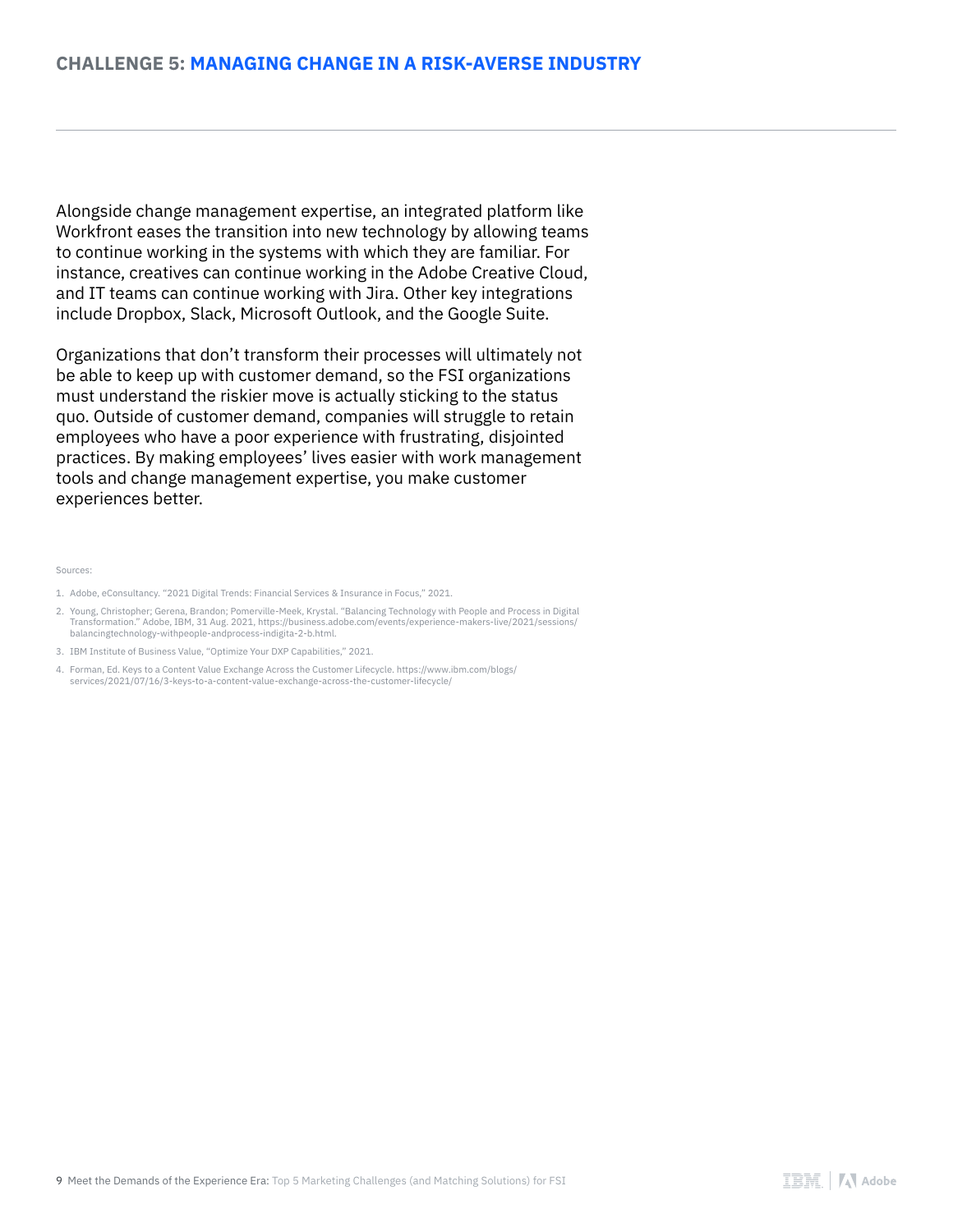## Meet the Workflow Demands of the Experience Era with Adobe Workfront + IBM

| <b>Challenge</b>                                                                 | <b>How Adobe Workfront + IBM Can Help</b>                                                                                                                                                                                                                                                                                                                                                                                                                                                                             |
|----------------------------------------------------------------------------------|-----------------------------------------------------------------------------------------------------------------------------------------------------------------------------------------------------------------------------------------------------------------------------------------------------------------------------------------------------------------------------------------------------------------------------------------------------------------------------------------------------------------------|
| <b>Delivering</b><br>personalized<br>experiences at scale                        | IBM offers the deep industry, experience design, systems integration, and work<br>management expertise to help guide FSI teams through the design and delivery<br>of personalized experiences. Workfront serves as the ideal work management<br>platform to complement Adobe Experience Cloud, Adobe Document Cloud and<br>Adobe Creative Cloud solutions that enable personalization at scale.                                                                                                                       |
| <b>Delivering</b><br>personalized<br>experiences at scale                        | Workfront's work management capabilities and IBM's vision for intelligent<br>workflows bring order to a chaotic sea of disjointed legacy systems. By<br>simplifying work management, you both make everyone's jobs easier and<br>ultimately create a better, more dynamic customer experience. In addition,<br>giving your employees a connected experience enables them to spend more<br>time on the creative and less on the mundane, creating further differentiation.                                             |
| <b>Working efficiently</b><br>across disjointed<br>technologies and<br>data sets | IBM brings deep FSI industry, experience design, and data & analytics expertise<br>to help your organization eliminate compliance bottlenecks and improve<br>collaboration across teams. Meanwhile, Workfront's extensive integration<br>capabilities (including integration with the Adobe Experience Cloud) allows<br>marketers to automate handoffs and improve efficiency throughout the content<br>development process.                                                                                          |
| <b>Balancing speed and</b><br>compliance                                         | IBM's expert consultants can help FSI stakeholders align on strategies and<br>desired business outcomes both for campaigns and the organization as a whole.<br>Workfront gives users the power to carry those strategies through each phase of<br>content creation.                                                                                                                                                                                                                                                   |
| Managing change in a<br>risk-averse industry                                     | IBM has a unique value proposition when it comes to change management,<br>given our depth of experience guiding FSI companies through their digital<br>transformations. As such, we can advise clients on the best way to scale<br>operations to A) satisfy regulatory requirements and B) deliver personal<br>experiences for employees, partners and customers. Meanwhile, Workfront's<br>extensive integration capabilities let individual stakeholders continue to use the<br>tools with which they are familiar. |